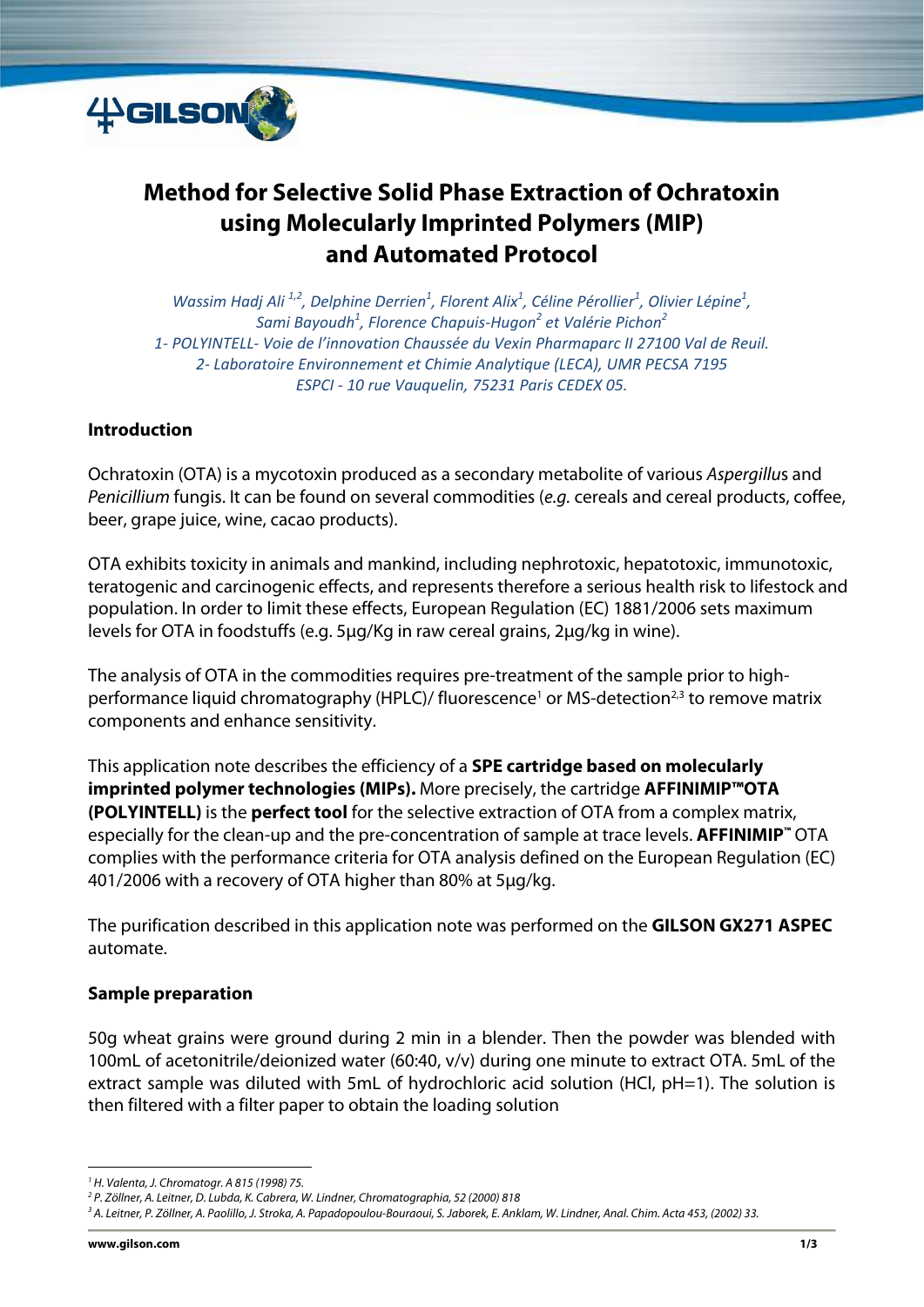

#### **AFFINIMIP column clean up**

**Molecularly imprinted SPE columns** (**AFFINIMIP**TM **OTA, POLYINTELL**) sealed with Gilson polypropylene caps were put in the **GILSON GX-271 ASPEC** automate**.** All clean-up steps are entirely controlled via **Gilson TRILUTION LH Software** according to the following summarized schematic:



The automated protocol is divided in the following steps:

- Initialization of SPE Racks (the mobile rack are placed above waste)
- Probe Rinsing with Water
- Conditioning of SPE column by deionized water  $(H<sub>2</sub>O)$  with a flow of 5mL/min.
- Loading 4 ml of sample solution at a flow rate of 0.8mL/min
- Washing with 1mL HCl solution (pH=1) at a flow rate of 5mL/min
- Washing with 1mL solution HCl (pH=1)/Acetonitrile (60:40, v/v) at a flow rate of 5mL/min
- Washing with 10 ml of Water at a flow rate of 5mL/min
- Drying of the column bed with nitrogen stream during 5min
- Washing with 4mL of Acetonitrile-0.01% acetic acid.
- Eluting OTA with 2mL of methanol-2% acetic acid at a flow of 0.8mL/min

Then, the elution was evaporated and dissolved in the mobile phase solution before injection to the HPLC system. An alternative method to the evaporation of the elution sample could be the dilution to a fixed volume before the injection to HPLC.

The clean-up steps took around 30min.

The throughput may be improved by using the **Gilson GX-274 ASPEC** automate which is able to clean-up 4 samples in parallel.

## **Analysis**

The mobile phase consisted of a mixture of methanol/water/ 1% acetic acid (60:39:1, v/v) at a flow rate of 0.2 mL mL.min−1. The injection volume was 20 μL. The analytical column was a polar endcapped C18 reverse phase Hypersil Gold (150×2.1 mm), protected by a Hypersil Gold (10×2.1 mm) guard column. The fluorescence detector was set to excitation/emission wavelengths of 333 and 460 nm, respectively